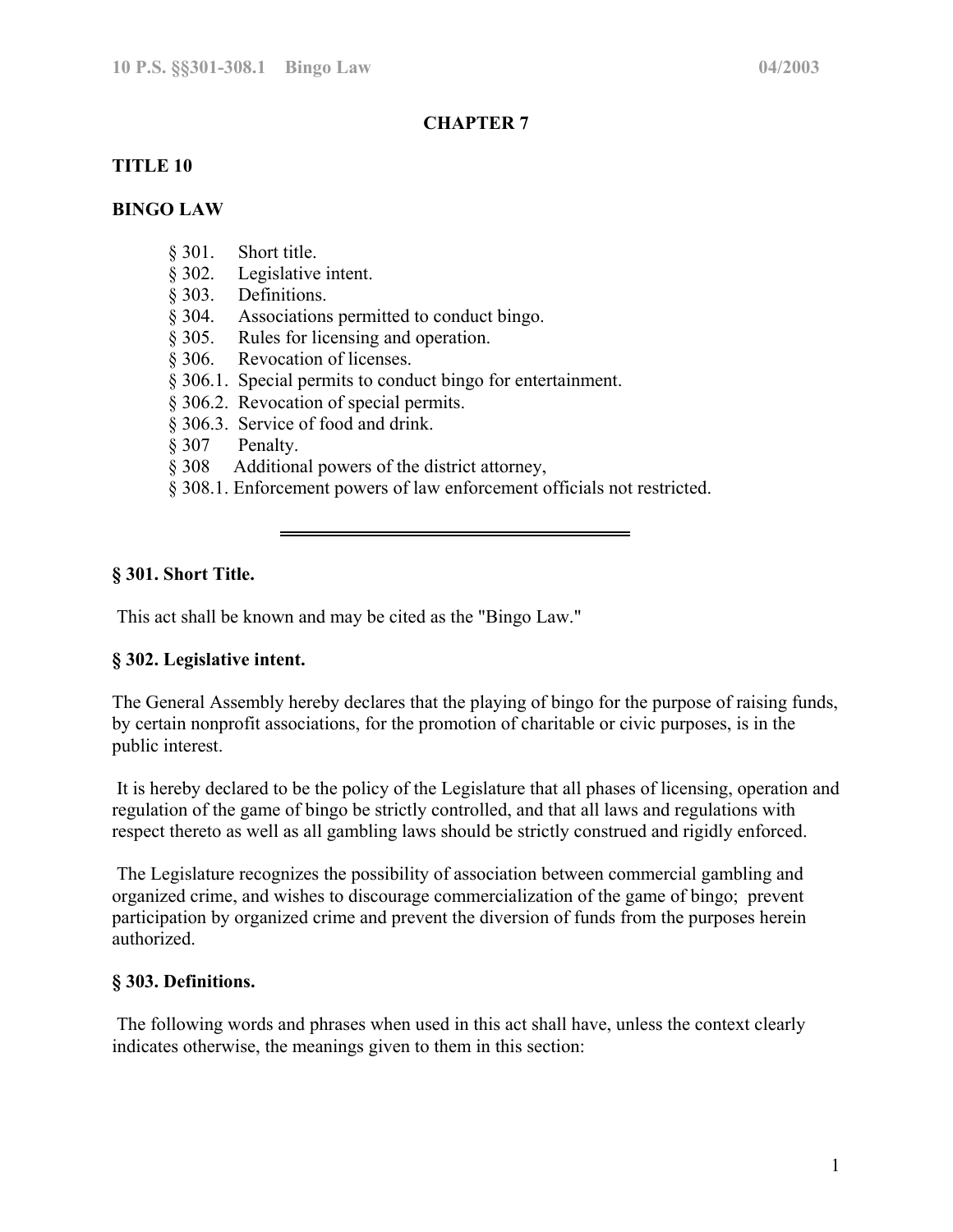**"Association."** A volunteer fire company or an ambulance, religious, charitable, fraternal, veterans, civic, county fair or agricultural association, or any separately chartered auxiliary of any of the above associations, organized as a nonprofit organization which shall have existed, and conducted business in furtherance of their written constitution, charter, articles of incorporation or bylaw express purpose, for two years prior to application for a license: Provided, however, That an association whose membership consists exclusively of elderly residents of a senior citizen housing project may apply for a license immediately upon its being organized as such and need not meet the two-year waiting requirement. This term shall not be interpreted to include political organizations as associations eligible for a bingo license. An association shall not be denied a bingo license because its name denotes affiliation with a political organization if in fact the association is not a political organization as evidenced by its written constitution, charter, articles of incorporation or bylaw express purpose.

**"Bingo."** A game in which each player has a card or board containing five horizontal rows all but the central one containing five figures. The central row has four figures with the word "free" marked in the center thereof. Any preannounced combination of spaces when completed by a player constitutes bingo. In the absence of a preannouncement of a combination of spaces, any combination of five in a row whether horizontal or vertical when completed by a player constitutes bingo when its numbers are announced and covered. A wheel or other mechanical device may be used by any person conducting the game of bingo, and any such person may award a prize to any player or players first completing any combination constituting bingo.

**"Bona fide member."** Any individual who holds a full membership in the association as defined by the association's constitution, charter, articles of incorporation or bylaws and has been a member of the association for at least one year. The term shall also include those individuals who are members of an auxiliary or recognized junior affiliate of the parent association.

**"Charitable purpose."** Benevolent or philanthropic purpose.

**"Civic purpose."** Community purpose.

**"Elderly residents of a senior citizen housing project."** Persons aged 62 years or older who reside in an elderly housing project receiving rental assistance pursuant to the Federal Housing and Community Development Act of 1974.

**"Equipment."** Tables, chairs, cards, microphones, amplifiers, speakers and all other machinery and articles used to conduct a game of bingo.

**"Law enforcement official."** A municipal police officer, a member of the Pennsylvania State Police, the sheriff of a county or a deputy sheriff.

**"Licensing authority."** The county treasurer, or in any home rule county or city of the first class, where there is no elected treasurer, the designee of the governing authority.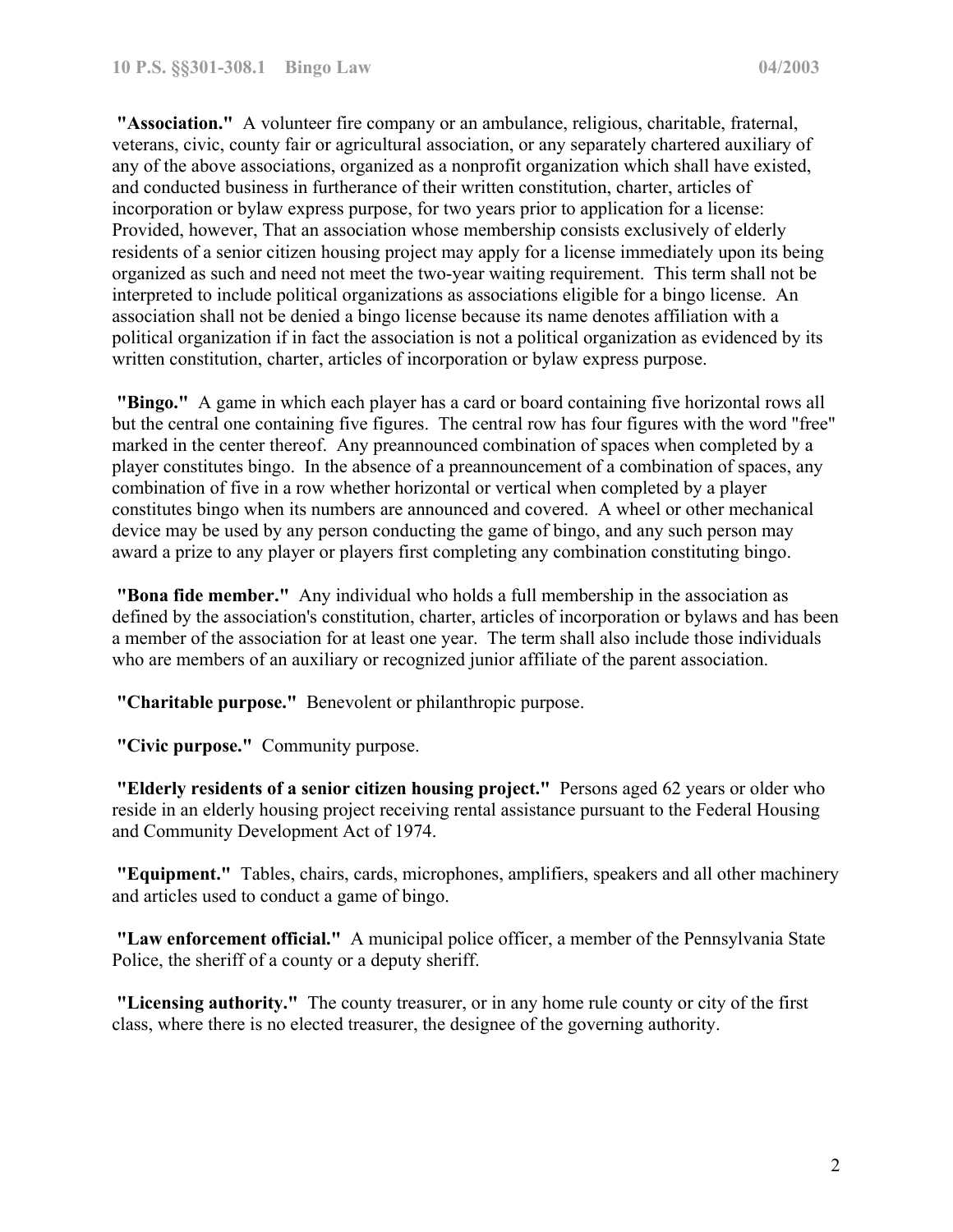# **§ 304. Associations permitted to conduct bingo.**

 Any association, for a charitable or civic purpose, when licensed pursuant to this act, may conduct the game of bingo as herein defined.

# **§ 305. Rules for licensing and operation.**

**(a) Issuance and fee.**-The licensing authority shall license, upon application, any association as defined in section 3 to conduct the game of bingo at one location in the county, which, when in a county of the second class, shall only be in the city, borough or township where the main business office or headquarters of the association is located. The county treasurer of a county of the second class shall indicate on each license the city, borough or township where the association may conduct bingo. The single municipal location limitation shall not apply to a group of licensed associations conducting bingo at a central location. The license fee to be charged to each nonprofit association shall be \$100 per annum except to those recognized senior citizens' groups who conduct bingo for their members only the fee shall be \$50 per annum. The license fee to be charged to each agricultural association or county fair shall be \$100 per annum. Associations which conduct bingo only one period each year for not more than three consecutive days shall be charged \$15 for the issuance of their license. The fees collected pursuant to this section shall be paid by the licensing authority into the general fund of the county and used for county purposes. All records retained by the licensing authority relating to the issuance of bingo licenses and bingo permits shall be public information.

**(b) Display.**-Licenses issued pursuant to this section shall be publicly displayed at games conducted by licensees.

**(c) Operation.**-Each licensed association shall comply with the following restrictions and rules governing the operation of bingo:

(1) No person under the age of 18 shall be permitted to play bingo unless accompanied by an adult.

 (2) No association shall conduct bingo more than twice in any one week, except an association shall be permitted to conduct the game of bingo for a period not to exceed ten days at the association's exposition, carnival or fair site in addition to the regularly scheduled games.

 (3) Prizes awarded shall not exceed a value of \$250 for any one game of bingo, except for jackpot games which shall not exceed a value of \$2,000 for one such game. In addition, no more than \$4,000 in prizes shall be awarded in any calendar day.

 (4) Only associations licensed to conduct bingo shall be permitted to advertise their bingo games. Such advertisements shall contain the date, time, location, whether cash or merchandise prizes will be awarded and the name of the association licensed to conduct the bingo game and the name of the individual in charge of the operation of the game. An association shall not advertise the prizes or their dollar value which will be awarded nor shall they advertise a guaranteed prize dollar value.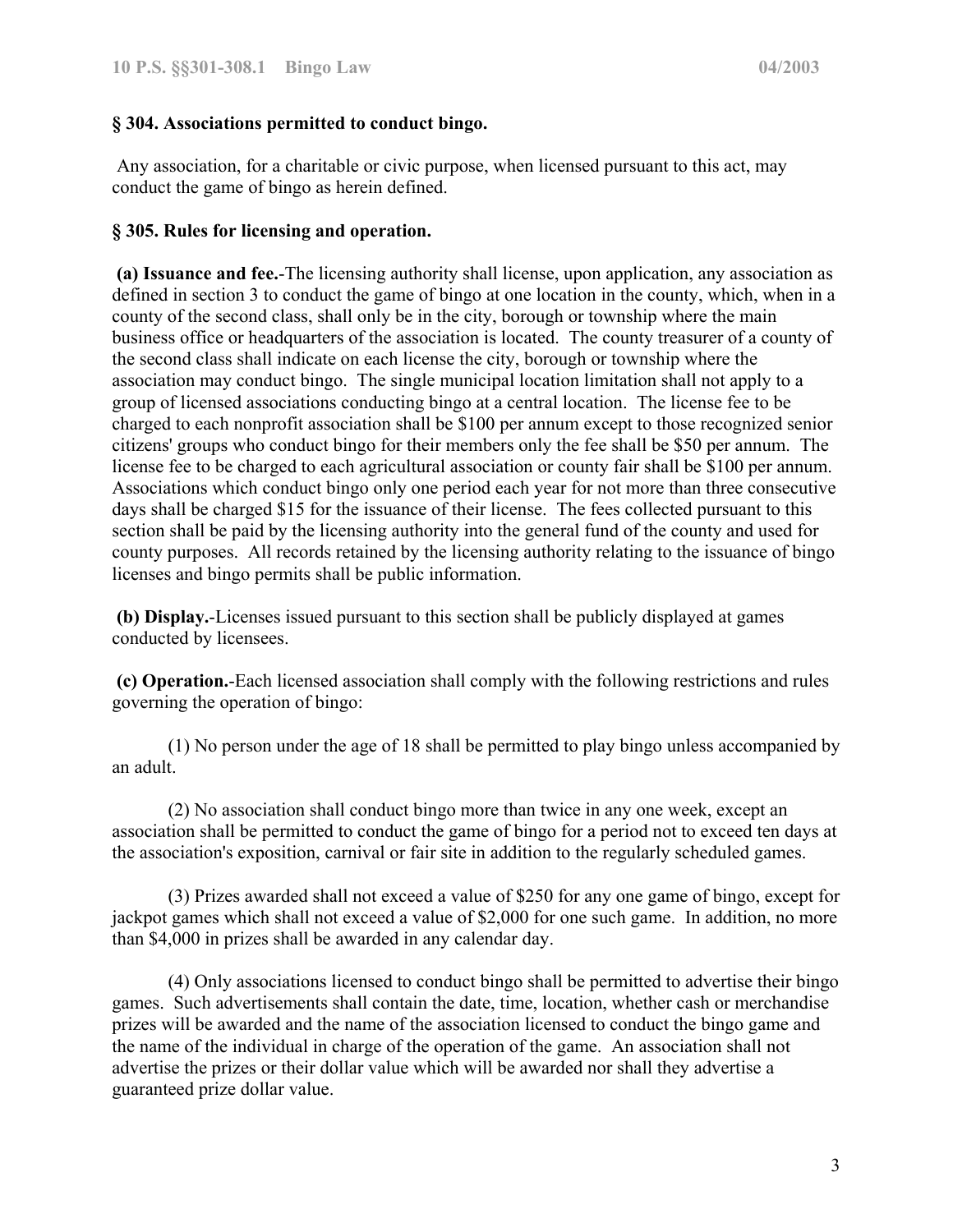(5) The association shall own the equipment used in playing bingo or shall sign a written agreement leasing the equipment from another licensed association for a fee which is not determined by the amount of receipts realized from the playing of bingo or the number of people attending bingo games. Joint ownership of bingo equipment shall be permitted only if both owners of the equipment are licensed associations. This paragraph shall not apply to associations contracting charitable organizations or outside operators to conduct bingo at expositions, carnivals or fairs.

 (6) The association shall own both the premises upon which bingo is played and the personal property used in the conduct of the game, or if it does not, the association shall sign a written agreement leasing such premises or personal property from the owner thereof for a fee which is not determined by either the amount of receipts realized from the playing of bingo or the number of people attending bingo games. An association shall not lease such premises or personal property from any person who has been convicted of a felony or a violation of this act.

 (7) Each association shall keep written records of the moneys and merchandise collected and distributed for each day they conduct bingo. These records shall indicate the total proceeds collected, the total prize money distributed, the total value of all merchandise awarded as a prize and the amount of moneys paid as rentals or wages and to whom such rentals or wages were paid. All prizes awarded having a value greater than \$250 shall be specifically described in the association's records.

 (8) Each association shall deposit with a financial institution all proceeds for each day's bingo game in an account in the association's name. This deposit shall be made before any of the proceeds may be used for any other purpose, except for payment of prize money and compensation to members employed in the operation of the game.

 (9) No association shall permit any person who is not a bona fide member of the association or who has been convicted of a felony or a violation of this act to manage, set up, supervise or participate in the operation of the association's bingo games. Nothing contained in this act shall be construed to prohibit individuals under 18 years of age from participating in the operation of the game and being compensated therefor if written permission is obtained from their parent or guardian.

 (10) Associations which obtain a license for the purpose of conducting bingo at an exposition, carnival or fair for a period not exceeding ten days shall be permitted to contract a charitable organization to manage, set up, supervise or participate in the operation of the bingo game provided only merchandise prizes are awarded. Only bona fide members of the contracted charitable organization shall be permitted to participate in the operation of the bingo game. If no charitable organizations are available, the association may contract an outside operator to conduct the game for merchandise at the exposition, carnival or fair site. The provisions of this paragraph shall not be construed to allow bingo games to be ordinarily carried out on a commercial basis in this Commonwealth.

 (11) No person shall participate in the operation of bingo games on more than four days in any calendar week, which games may be operated by no more than two different licensed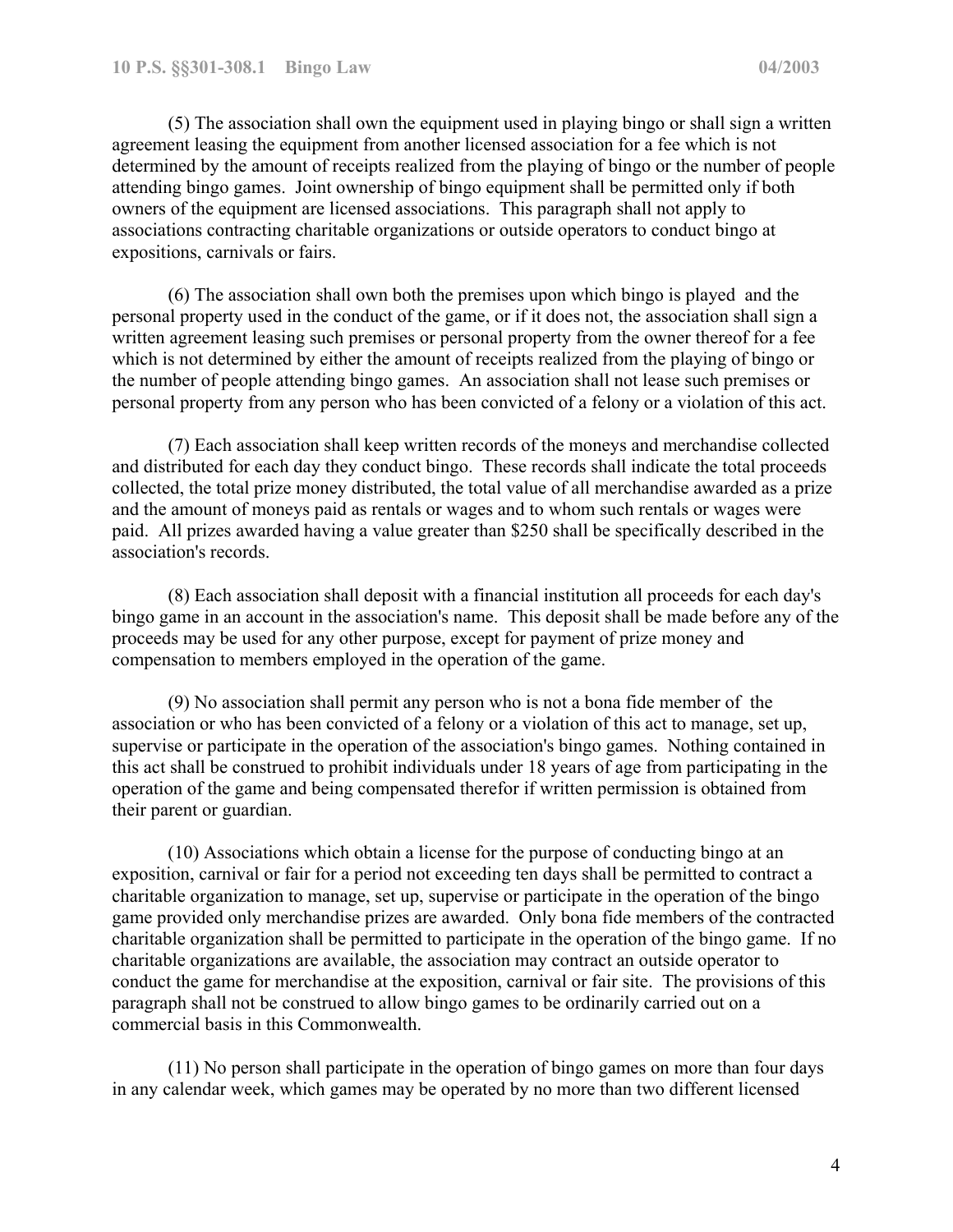associations. This provision shall not apply to persons engaged in the operation of bingo for merchandise at expositions, carnivals or fairs not exceeding ten days in duration.

 (12) No supplier of merchandise nor any person who has been convicted of a felony or a violation of this act shall have a pecuniary interest in the operation or proceeds of the bingo game.

**(d) Application for license.**-Each association shall apply to the licensing authority for a license on a form to be prescribed by the Secretary of the Commonwealth. Said form shall contain an affidavit to be affirmed by the executive officer or secretary of the association stating that:

 (1) No person under the age of 18 will be permitted by the association to play bingo unless accompanied by an adult.

 (2) The facility in which any game of bingo is to be played does have adequate means of ingress and egress and adequate sanitary facilities available in the area.

 (3) The association is the sole or joint owner with a licensed association of the equipment used in playing bingo or it leases the equipment from another licensed association under a written agreement for a fee which is not determined by the amount of receipts realized from the playing of bingo or the number of people attending bingo games. This paragraph shall not apply to associations contracting with charitable organizations or outside operators to conduct bingo at expositions, carnivals or fairs.

 (4) The association is the owner of both the premises upon which bingo is played and the personal property used in the conduct of the game or, if it is not, that the association is not leasing such premises or personal property from the owner thereof under an oral agreement, nor is it leasing such premises or personal property from the owner thereof under a written agreement at a rental which is determined by either the amount of receipts realized from the playing of bingo or the number of people attending bingo games, nor is it leasing such premises or personal property from a person who has been convicted of a felony or a violation of this act.

 (5) The association will not conduct the playing of bingo more than twice per week in any one week, except those associations conducting bingo at expositions, carnivals or fairs.

 (6) The association in any calendar day will not award a total of more than \$4,000 in prizes.

(7) The association is a nonprofit association as defined in this act.

**(e) Limitation on compensation.**-No person may be employed in the operation or the actual running of a bingo game for compensation greater than \$50 per day, except employees of outside operators under section  $5(c)(10)$ , and any person compensated shall be paid individually by check or by cash, in which case the payee shall sign a written receipt therefor. In addition, no person shall receive compensation from more than one source for services rendered in the operation of a bingo game.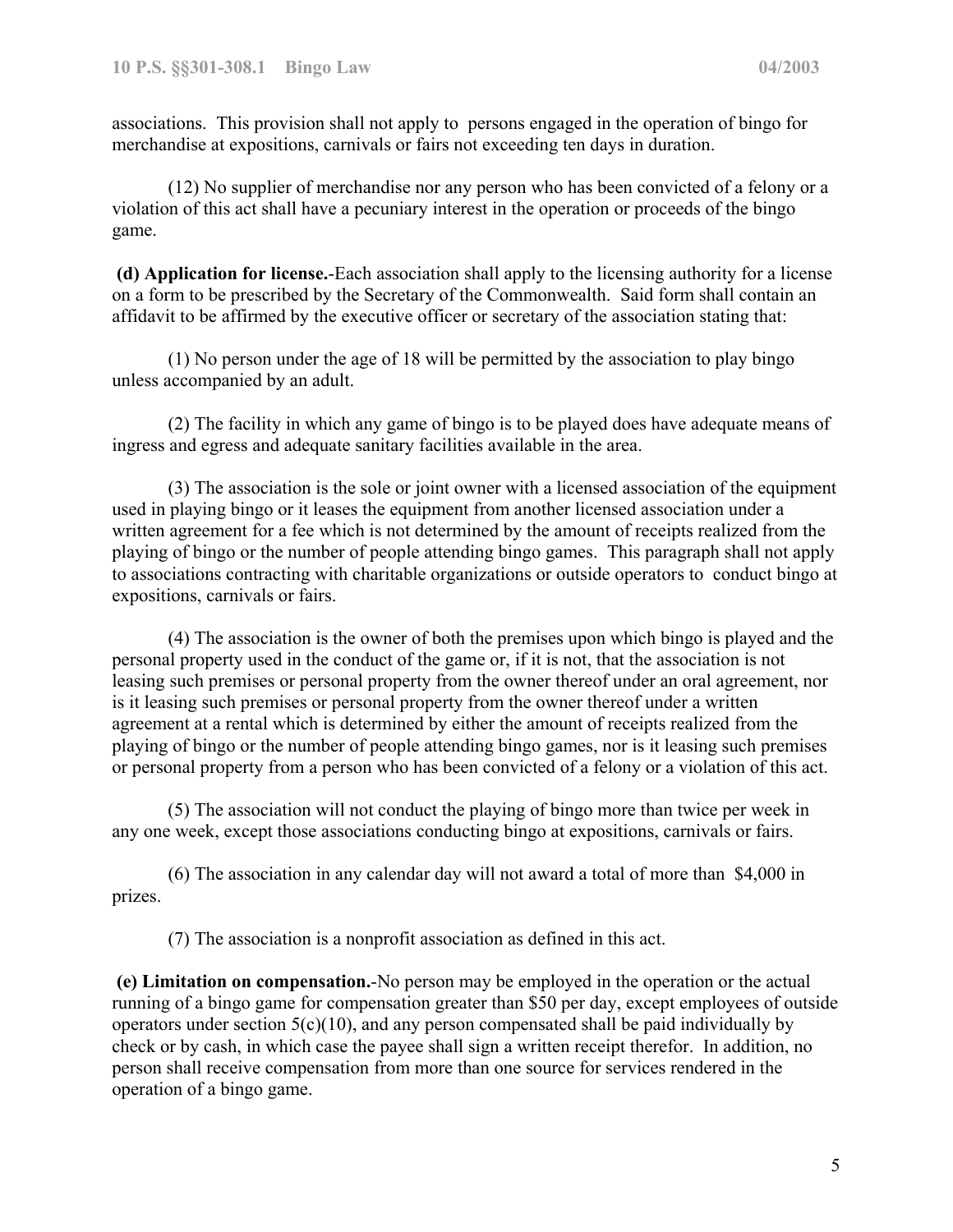**(f) Investigation of association.**-The licensing authority may request an investigation to verify the statements made in any application for a license.

#### **§ 306. Revocation of licenses.**

**(a) Grounds.**-The licensing authority shall revoke or refuse to renew the license of any association whenever the district attorney finds upon investigation that:

(1) Any of the funds derived from the operation of the game of bingo are used for any purpose which does not support the nonprofit purposes of the association.

(2) Any person under the age of 18 unaccompanied by an adult is playing bingo as herein defined.

(3) The facility in which any game of bingo is played does not have adequate means of ingress and egress or does not have adequate sanitary facilities available in the area.

(4) Greater compensation than is herein authorized has been paid to or received by any person, or that a person or persons other than those authorized in section 5 have been involved in managing, setting up, operating or running the game.

(5) The association conducts bingo using bingo equipment which it does not own solely or jointly with another licensed association or which it leases in violation of the statement contained in its license application provided by section 5(d)(3).

(6) The association conducts bingo upon premises which it does not own or with personal property it does not own and is either:

> (i) leasing such premises or personal property used in the conduct of the game from the owner thereof under an oral agreement;

(ii) leasing such premises or personal property from the owner thereof under a written agreement at a rental which is determined by either the amount of receipts realized from the playing of bingo or the number of people attending bingo games; or

(iii) leasing such premises or personal property from a person who has been convicted of a felony or a violation of this act.

(7) False or erroneous information was provided in the original notarized application.

(8) An association has been convicted of a violation of this act as evidenced by a certified record of the conviction.

**(b) Production of records.**-The district attorney may require the licensees to produce their books, accounts and records relating to the conduct of bingo in order to determine whether a license should be revoked or renewal thereof denied. Licensees shall also be required to produce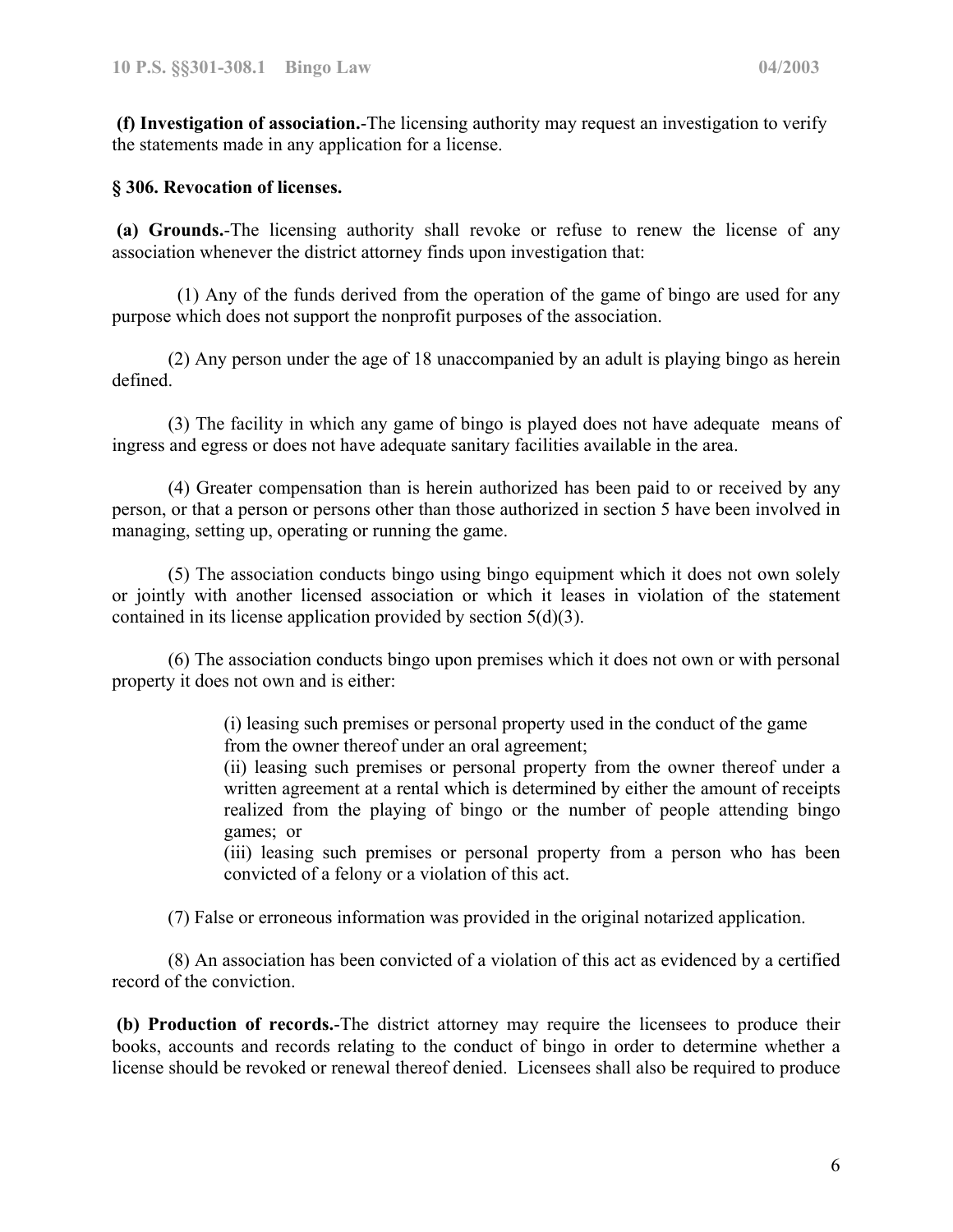their license, books, accounts and records relating to the conduct of bingo to other law enforcement officials upon proper request.

**(c) Possible revocation.**-The licensing authority may revoke the license of any association if he finds that the association has knowingly employed any person in the operation of their bingo game who has been convicted of a violation of this act.

## **§ 306.1. Special permits to conduct bingo for entertainment.**

**(a) Issuance and fee.**-Upon application each year, the licensing authority may issue to community recognized nonprofit organizations a special permit to conduct bingo for entertainment purposes only. No fee shall be charged for the issuance of a special permit.

**(b) Operation.**-Organizations issued special permits shall not conduct bingo for the purpose of making a profit. All prizes awarded shall be of nominal value. No person who has been convicted of a felony or a violation of this act shall be permitted to manage, set up, supervise or participate in the operation of the bingo game.

 **(c) Application for permit.**-Each organization shall apply to the licensing authority on a form to be prescribed by the Secretary of the Commonwealth. Said form shall contain an affidavit to be affirmed by the executive officer or secretary of the organization stating that:

(1) The organization is a nonprofit community recognized organization.

(2) No person under the age of 18 will be permitted by the organization to play bingo unless accompanied by an adult.

(3) The organization is conducting bingo for entertainment purposes only and all prizes awarded will be of nominal value.

**(d) Limitation on compensation.**-No person shall be compensated for services rendered in the operation of bingo played for entertainment purposes pursuant to this section.

## **§ 306.2. Revocation of special permits.**

**(a) Grounds.**-The licensing authority shall revoke or refuse to renew the special permit of any organization whenever the district attorney finds upon investigation that:

(1) The organization is conducting Bingo for purposes of making a profit.

(2) Any person under the age of 18 unaccompanied by an adult is playing bingo as herein defined.

(3) Compensation prohibited by this act has been paid to or received by any person.

(4) False or erroneous information was provided in the original notarized application.